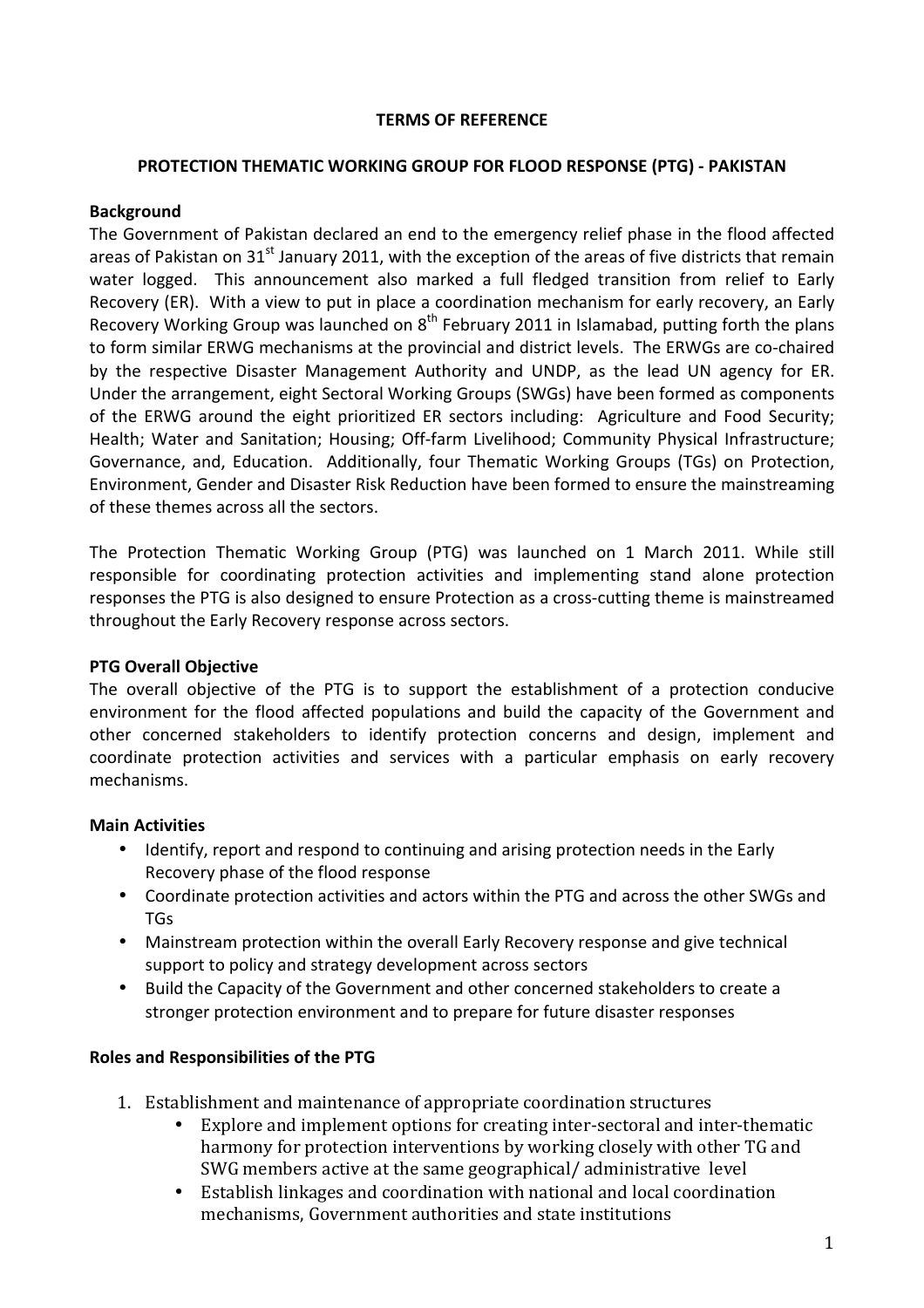- Support the coordination of activities and service delivery among all stakeholders to improve standards, prevent duplication, identify gaps and seek solutions to fill those gaps.
- Resource mobilization through coordination and advocacy with donors and SWGs to identify funds for priority protection activities
- 2. Mainstreaming Protection and Application of Standards
	- Develop guidelines for mainstreaming Protection across each sector
	- Carry out an analytical review of all the Sectoral Strategies and Programmes
	- Develop and frame minimum standards, theme-specific guiding principles and technical specifications as well as a system of monitoring their compliance and applicability in close coordination with the local communities
	- Support SWGs to understand and follow existing protection policy guidelines, technical standards, principles and legal obligations
	- Advocate for and support the application of international and national protection standards, including utilization of participatory and communitybased approaches, across all sectors and with all relevant stakeholders
- 3. Needs Assessments and Information Management
	- Identification of financial and geographical gaps in the various activities under the Protection thematic area involving all relevant partners
	- Mapping of the needs and capacities, projects, finances, funding sources, relevance and scope of all the actors working on Protection at various geographical levels
- 4. Capacity Building
	- Facilitate capacity building and advocacy programs for knowledge strengthening within the SWGs
	- Support TG and SWG to build on local capacities
	- Provide capacity building to national/local authorities, state institutions, local civil society and other relevant actors on protection response and application of standards.
- 5. Planning and Strategy Development
	- Document the salient lessons learnt in ER process as an input to preparation for possible future calamities, especially with regard to constraints in each geographical area and recording proactive methodologies
	- Prepare and update strategic action plans, disaster preparedness and contingency planning and ensure that these are adequately reflected in overall country strategies.
	- Represent Protection concerns in country level discussions on strategy, policy, prioritization and resource mobilization
- 6. Monitoring, Reporting and Communication
	- Put in place a system of timely and continual reporting on the progress of PTG activities for effective monitoring and evaluation
	- Develop and maintain effective communication and information sharing within the PTG and among other SWGs/TGs.

# Membership

The PTG will be co-chaired by NDMA and UNHCR. (UNHCR will be supported in co-chair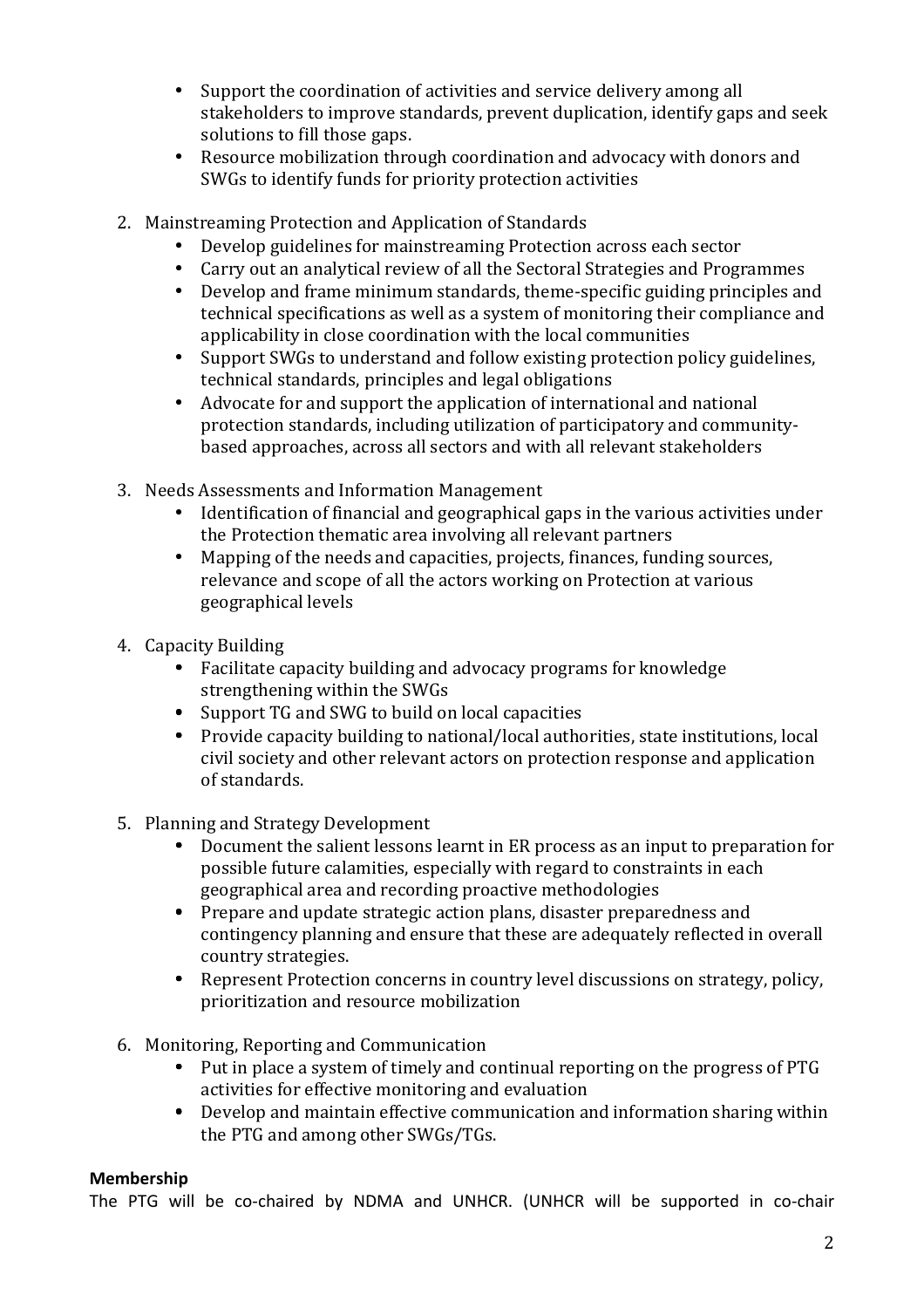responsibilities by IRC within the framework of the existing MOU)The ultimate responsibility and accountability for the functioning of the group lies with the co-chairs.

The PTG will be composed of active international and national humanitarian, human rights and development actors working in the protection sector. It is the responsibility of the lead agencies to ensure inclusion of key humanitarian partners for the sector.

The PTG will engage with the Government of Pakistan Line Ministries, national institutions and civil society to ensure the necessary linkages and coordination.

## Composition

The PTG is composed of:

- Information Management, Advocacy and Communications Group
- Three Sub Groups Child Protection, GBV, Land and Property Rights
- One Task force on Ageing and Disability

The Child Protection Sub-Group is chaired by UNICEF and works in close cooperation with NDMA Women and Child Cell. The Child Protection Sub-group is present at the National and Provincial level and has a number of Working Groups that deal with specific technical issues (see separate ToR).

The **GBV Sub Group** The Gender Based Violence Sub Group is present at the National, Provincial and District level. In Sindh, Punjab and KPK the GBV Sub-group is chaired by UNFPA while in Balochistan the GBV sub-group is chaired by UNHCR with technical guidance from UNFPA; the GBV Sub-group works in close cooperation with NDMA Women and Child Cell. There are two Working Groups falling under the GBV Sub-Group that deal with specific technical issues (see separate ToR).

The Land and Property Rights Sub Group is based in Islamabad and covers the national response more broadly; it is chaired by UN Habitat (see separate ToR).

The Ageing and Disability Task Force is operational at Islamabad level and its members include like-minded local and international civil society organizations that include mainstreaming of disability and/or ageing issues in their mandate. The Task Force is led by five secretariat members - HelpAge International, Handicap International, CBM, Special Talent Exchange Program (STEP) and Leonard Cheshire Disability. Although feeding into the overall Protection structures, maintains its independence as a national Task Force designed to have a much long lasting and more far reaching presence than the humanitarian and early recovery flood response (see separate TOR).

Members of the PTG will act as Protection Focal Points to support the mainstreaming efforts of Protection through the 8 SWGs and 3 TGs at the Islamabad level. The role requires attendance at meetings and information and coordination support (see separate TOR). Approaches to mainstreaming will be addressed separately at the Provincial level.

The PTG may establish separate groups for specific topics, either on an ad hoc or more longerterm basis, to deal with specific areas requiring technical expertise and increased capacity.